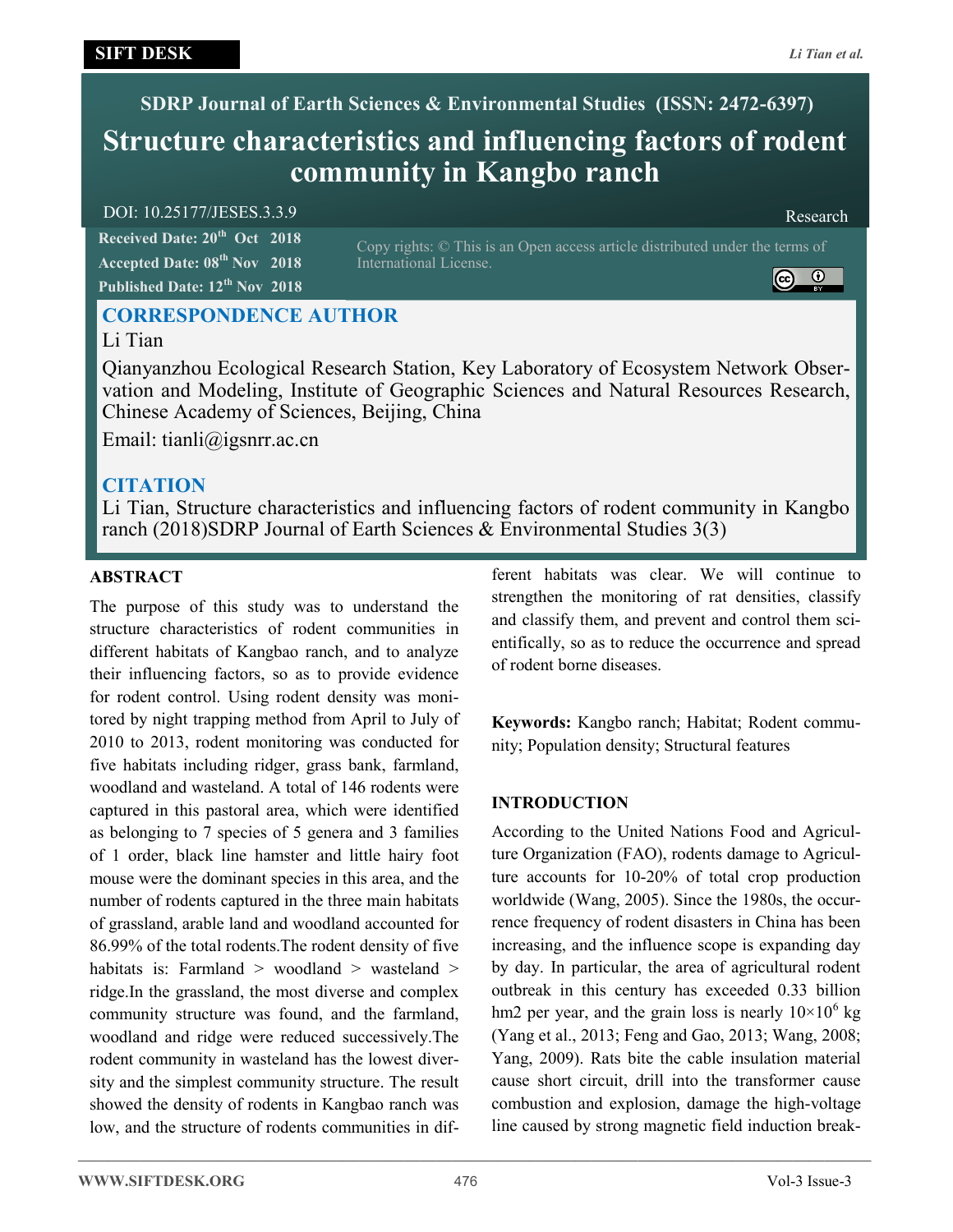down, burning equipment, and many urban fires caused by unknown reasons are mostly related to rats bite the circuit fire. Mice are also the main carriers and disseminators of bacteria and viruses. At present, at least 25 kinds of human diseases related to mice have been identified in China, involving 79 kinds of mice (Chen, 2017; Chai et al., 2006). According to statistics, the number of deaths due to infection with rodent virus in the world is far more than those directly caused by war (Wang, 2006). Therefore, rodents are one of the main biological disasters that restrict social and economic development and harm human health.

In view of the increasing scope and extent of the effects of rodents in recent years, the study of rodents has gradually become a hot issue that attracts wide attention and interdisciplinary.The community ecology theory is used to study the structure of the rat community, to clarify the structural characteristics and functions of the rat community in different habitats of the ecosystem, and to explore the regional characteristics of the rat activities (Zhang et al., 2013; Oliver, 2003).Although the rodent community structure is significantly different under different habitat conditions and species richness is obviously different, the diversity of species in different habitats is not obvious. Chinese scholars have carried out investigation and research on rodents in some typical regions: rodents are widely distributed in the mountains of eastern fujian, and the living space of each species ranges from low-altitude residential areas to high-altitude forest irrigated areas, and the species changes with the population in different height zones (Hong, 1987). In low-lying areas, the population structure of rodents has obvious changes with the seasons, which is the main hidden danger of the development of the storage industry. It is necessary to strengthen the defense and do a good job in the risk assessment of disease transmission (Xin, 2012; Taylor, 2004).Cool forest ecotone habitat complexity is high, is one of the important regional distribution of rodents and other rodent species diversity, is to study an ideal place for rodents community structure and activity habits, Chinese scholars discussed the distribution situation of the mice in different habitats, reflects their choice of different habitats, and small rat species composition and the complexity of the habitat has close correlation (Xu et al., 2009). Although the investigation of multiarea rodent communities has been carried out, the differences in their regional distribution and spatial community structure have also been studied. As a widely distributed species, the differences in structure and diversity caused by changes in habitat conditions still need to be further explored.In addition, China's farming-pastoral ecotone is one of the areas with complex habitat in the global terrestrial ecosystem.Rat also become an important restricting factors limit the area of animal husbandry, in order to master the spatial distribution and activity of rats, koho ranch in northwest of hebei province in July 2010-4-2010 rats monitoring results were analyzed, and the mastery of the pastoral areas rodent population structure characteristics and density, and analyze its influencing factors, provide the basis for koho pasture rodents prevention and control work.

#### **2. Materials and Methods**

# **2.1. Study Areas**

Koho ranch is located in the northwest of hebei province, belonging to koho county, zhangjiakou is located in the southeast margin of JiMeng constraints for Inner Mongolia plateau, with a fold mountain arch, commonly known as "bashang plateau", geographic coordinates to 51 '114 ° 43' - 114 ° E, 42 ° 00 '- 42 ° 09' N (figure 1) (Guo, 2009).The area of the sample is 116.67km2, and the topography slopes slowly from northeast to southwest, with an elevation of about 1,450 m.Sample area in east Asia continental monsoon climate temperate arid zone, cold and spring sandstorm is more, about 300 mm annual rainfall, and mainly concentrated in the summer, the annual average temperature 1.2 ℃, frost-free period for 114 days.In the pastoral areas, the main vegetation of the steppe was leymus chinensis, cold pole, cryptophilus chinensis and gramineus chinensis.The animals are mainly rat, goat, Wolf, eagle, rabbit, sheep, horse, cow and goat.Soil is typical meadow chestnut soil with loose soil and is an important pasture in north China.The disastrous weather is mainly drought, wind sand, hail and frost, especially drought, which is known as "nine droughts in ten years" (Liu, 2013).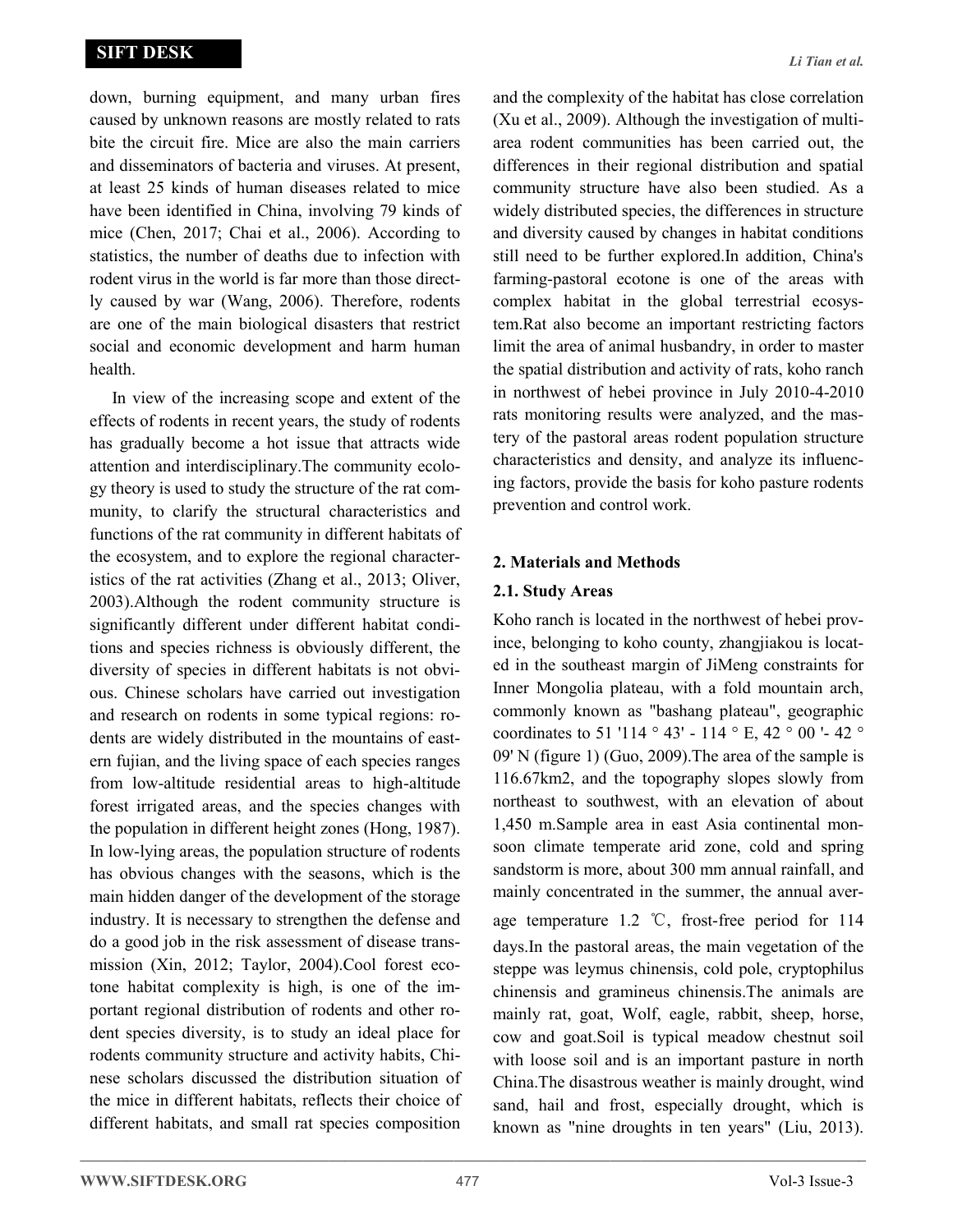### **SIFT DESK**



**Figure. 1** the location of the Kangbao ranch

#### **2.2 Data**

The monitoring data of rodents were downloaded from the official website of the rodent prevention and control base of China CDC, the GPS positioning data of the rodent distribution points reported in the journal and the geographic description information of the rodent collection site. The research data were collected from the related journals, journals and academic papers on rodent community research in China since 2000. According to the general planning information of Kangbao ranch in 2015, the total land area of Kangbao ranch is  $11664.5$ hm2, including  $2814$ hm<sup>2</sup> of cultivated land,  $1753$ hm<sup>2</sup> of forested land,  $6627$ hm<sup>2</sup> of pasture, and 470.5hm2 of other land. The proportion of farming, forestry and animal husbandry is 1: 0.62:2.36, mainly grazing and combined farming and animal husbandry.In view of the structure characteristics of rodents in the pastoral areas, this study focused on the monitoring of rodents by selecting five types of habitat in the sampling area, including ridges, grassland, arable land, woodland and wasteland.

#### **2.3 Quantitative Metrics and Analysis**

In this study, the density of rodents was monitored by night trapping method. Investigators in 2010-2013 a year in July 4 - the area of rats surveillance, unified use steel plate mousetrap (12 cm  $\times$  6.5 cm), raw peanuts as bait, using the straight line cloth, every 6 m cloth mousetrap 1 (if using cloth clip parallel straight lines, the distance between the two lines of not less than 20 m), in the middle of a month cloth, put in the morning, evening to select reserve survey habitat onetime cloth 100-300 valid mousetrap, if encounter the weather postpone (Xing et al., 2015; Wu, 2011; Jiang et al., 2013). On that day, the captured rodents were classified and the capture rate was calculated, and the habitat type and weather conditions were recorded.

Using the Shannon-wiener diversity index (H), Pielou evenness index (E), Simpson dominance index (C) and Menhinick richness index (D) were introduced to analyze the diversity of rodent communities in different habitats of Kangbao ranch. The calculation formula of the four indexes (Guo et al., 2016, Zhao, 2016; Liu and Zhao, 2009; Xin et al., 2013; Ma et al., 2016) is as follows:

$$
H = -\sum (P_i \ln p_i)
$$
 (1)

$$
E = H / \ln S \tag{2}
$$

$$
C = \sum P_i^2 \tag{3}
$$

$$
D = \ln S / \ln N \tag{4}
$$

Where  $P_i = n_i / N n_i$  is the number of individuals of the population, *i* class group, *i* represents the community, is the total number of individuals of all groups in the community, the number of groups.

In order to quantitatively describe the composition characteristics of rodent population in Kangbao pasture, the density index of rodent population was introduced to describe the population structure and the status of each rodent in the population (Wu et al., 2011; Zhang et al., 2013; Pang et al., 2015). On this basis, the population structure of rodents of different land use/cover types was studied.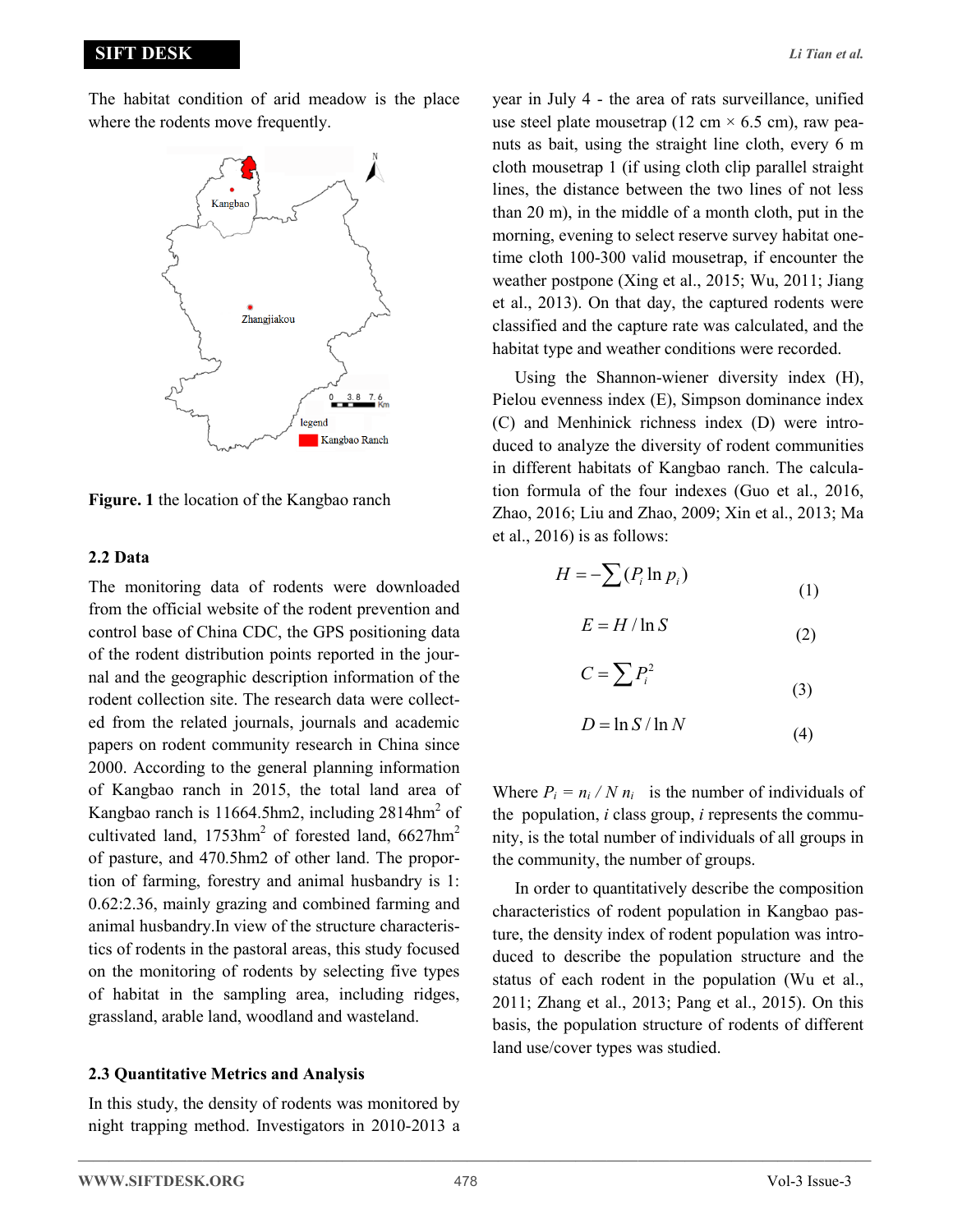Number of individual mouse species acquired  $\times 100\%$  (5) Population density  $=$ The total number

the number of capture  $\times 100\%$  (6) Rodent abundance = Habitat area

The grades of each rodent community were divided according to the percentage of the number of individual rat species in the total catch in different habitats, in which the number of individual rat species accounted for more than 10% of the total catch, the dominant rat species was divided into the dominant rat species, the common mouse species was divided into  $1\% \sim 10\%$ , and the rare mouse species was divided into the rare rat species.

#### **3. RESULTS**

# **3.1 Rodent population composition in Kangbao ranch**

According to the monitoring of five habitats of Kangbao ridges, grassland, arable land, woodland and wasteland from April to July, 2010 to 2013, a total of 5000 effective rodent traps were arranged, and 7 species of rodents were trapped, 146 were captured, which were identified as belonging to 7 species of 5 genera in 3 families of 1 order (Wang, 2005). The dominant species of mice were domestic rat, black line hamster, little hairy foot mouse and black line hairy foot mouse, accounting for 83.56% of the total catch. The common species are long-clawed gerbils, five-toed sprays and meridian gerbils, which respectively account for 1.38%, 7.53% and 7.53% of the total catch (figure. 2).

```
Rodentia
         Mundae
     Mus 
   Musmusculus Linnaeus, 1758
             Meriones
                 Meriones Nnguiculatus Milne-
Edwards,1867
                 Meriones meridianus Pallas,1773
           Cricetidae
             Cricetulus
```
 Cricetulus Barabensis Pallas,1773 Rattus

 Phodopus roborovskii Satunin,1903 Phodopus sungorus Pallas,1773

# Dipodidae

Allactage

Allactage sibirica Forster,1778



**Figure 2.** The composition of rodent species in Kangbao ranch

# **3.2 Rodent density in different habitats in Kangbao ranch**

From April 2010 to July 2013, total of 50 monitoring sites of one hectare were selected in the survey sample area. The five types of habitat areas in the area were  $7 \text{hm}^2$  ridge,  $11 \text{hm}^2$  meadow,  $16 \text{hm}^2$  arable land,  $12\text{hm}^2$  woodland and  $4\text{hm}^2$  wasteland. The average density of rodents in the five habitat monitoring sites was 2.92 per  $\text{hm}^2$ . Among them, there are 1.71 ridges/ hm2, 4.64 grass land/hm<sup>2</sup>, 3.19 cultivated land/hm<sup>2</sup>, 2.08 woodland/hm<sup>2</sup> and 1.75 wasteland/hm<sup>2</sup> (Table 1).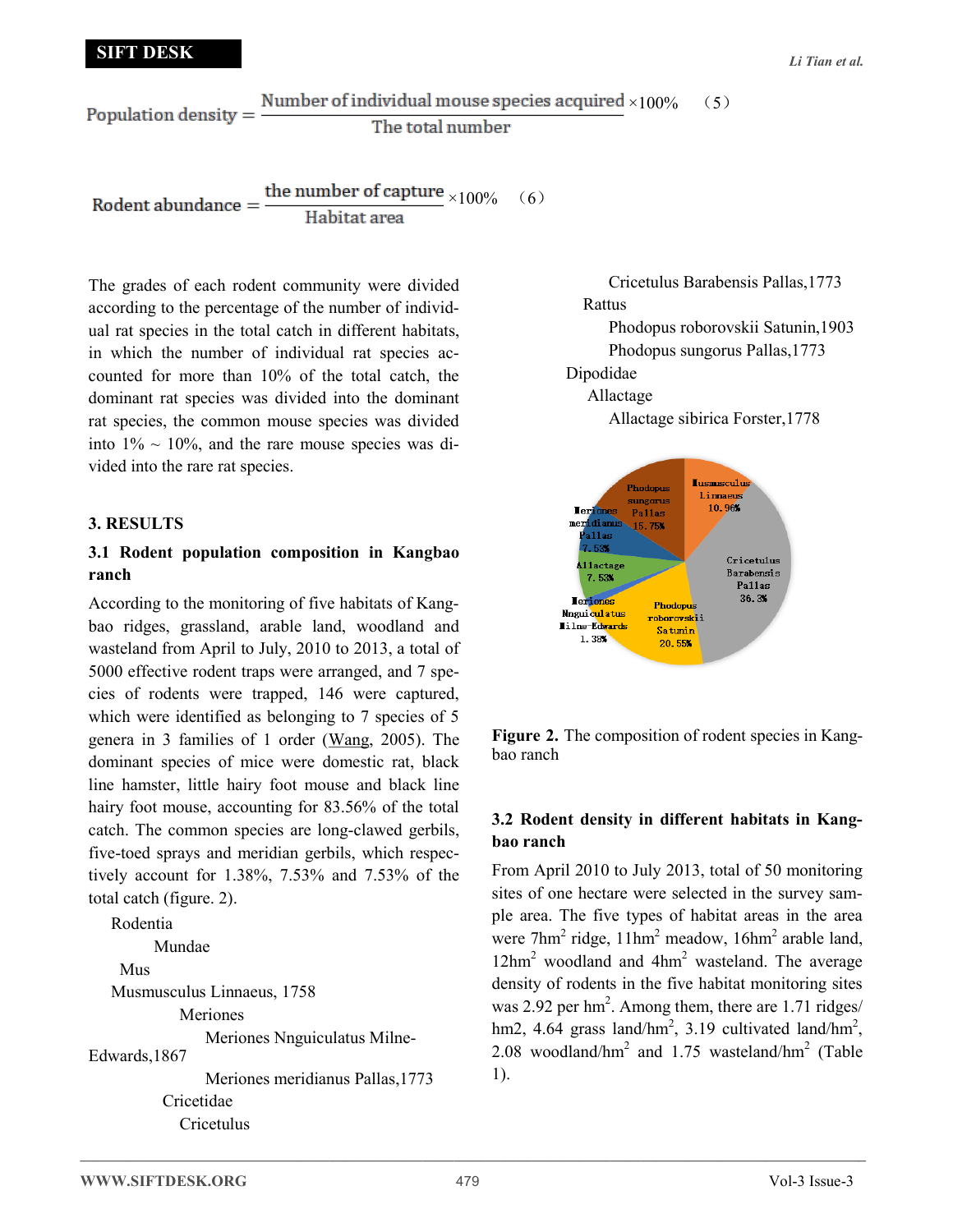|              | area     | Average density           |  |  |  |
|--------------|----------|---------------------------|--|--|--|
| Habitat type | $(hm^2)$ | (number/hm <sup>2</sup> ) |  |  |  |
| Ridges       |          | 1.71                      |  |  |  |
| meadow       | 11       | 4.64                      |  |  |  |
| Arable land  | 16       | 3.19                      |  |  |  |
| Woodland     | 12       | 2.08                      |  |  |  |
| Wasteland    |          | 1.75                      |  |  |  |
| Total        | 50       | 2.92                      |  |  |  |

**Table 1.** Rodent density in different habitats in Kangbao ranch between April 2010 and July 2013

# **3.3 Rodent population structure in different habitats in Kangbao ranch**

According to the five habitats of Kangbao ranch, there were 12 rodents trapped in ridgefield, accounting for 8.21%. A total of 51 mice were caught in foreland, accounting for 34.94%. A total of 51 rodents were trapped in cultivated land, accounting for 34.94%. There were 25 rodent species in woodland, accounting for 17.11%. In total, there were 7 rodent species in wasteland, accounting for 4.80%. In addition, the Zulu gerbil was not caught in the ridges, woodlands and wasteland. In the cultivated land, woodland and unreclaimed land, there were no long ungual gerbils. In the lifetime of the wasteland, there were no juvenile pterodactyls (Table. 2).

| <b>Rodents</b><br>type                                  | <b>Ridges</b>  |                          | Meadow                            |        | <b>Arable land</b>         |                                                       | Woodland        |                               | Wasteland                         |            | <b>Total</b>               |                          | abun-<br>dance |
|---------------------------------------------------------|----------------|--------------------------|-----------------------------------|--------|----------------------------|-------------------------------------------------------|-----------------|-------------------------------|-----------------------------------|------------|----------------------------|--------------------------|----------------|
|                                                         | Num-<br>ber    | $Pro-$<br>portion<br>(%) | Catc<br>hes<br>nem-<br>ber<br>(只) | Number | Pro-<br>porti<br>on<br>(%) | $\overline{\text{Cate}}$<br>hes<br>nem-<br>ber<br>(只) | Num<br>ber      | Propor-<br>$\text{tion}(\% )$ | Catc<br>hes<br>nem-<br>ber<br>(只) | Num<br>ber | Pro-<br>port<br>ion<br>(%) | Catches<br>nember<br>(只) |                |
| <b>Musmusculus</b><br><b>Linnaeus</b>                   | $\overline{2}$ | 1.37                     | $\overline{7}$                    | 4.80   | $\overline{c}$             | 1.37                                                  | 3               | 2.05                          | 2                                 | 1.37       | 13                         | 10.96                    | $+++$          |
| <b>Cricetulus Bara-</b><br>bensis Pallas                | $\mathbf{1}$   | 0.69                     | $\overline{10}$                   | 6.85   | $\overline{27}$            | 18.4<br>9                                             | $\overline{13}$ | 8.90                          | $\overline{2}$                    | 1.37       | 53                         | 36.30                    | $+++$          |
| Phodopus ro-<br>borovskii<br><b>Satunin</b>             | $\overline{2}$ | 1.37                     | $\overline{18}$                   | 12.32  | $\overline{9}$             | 6.17                                                  | $\mathbf{1}$    | 0.69                          | $\mathbf{0}$                      | 0.00       | 30                         | 20.55                    | $+++$          |
| <b>Meriones</b><br><b>Nnguiculatus</b><br>Milne-Edwards | $\overline{1}$ | 0.69                     | $\overline{1}$                    | 0.69   | $\overline{0}$             | 0.00                                                  | $\overline{0}$  | 0.00                          | $\overline{0}$                    | 0.00       | $\overline{2}$             | 1.38                     | $+ +$          |
| Allactage sibiri-<br>ca Forster                         | $\overline{3}$ | 2.05                     | $\overline{2}$                    | 1.37   | 3                          | 2.05                                                  | $\overline{2}$  | 1.37                          | $\mathbf{1}$                      | 0.69       | 11                         | 7.53                     | $++$           |
| <b>Meriones merid-</b><br>ianus Pallas                  | $\theta$       | 0.00                     | $\overline{7}$                    | 4.80   | $\overline{4}$             | 2.73                                                  | $\mathbf{0}$    | 0.00                          | $\mathbf{0}$                      | 0.00       | 11                         | 7.53                     | $+ +$          |
| Phodopus sungo-<br>rus Pallas                           | $\overline{3}$ | 2.05                     | 6                                 | 4.11   | 6                          | 4.11                                                  | 6               | 4.11                          | $\overline{2}$                    | 1.37       | 23                         | 15.75                    | $+++$          |
| <b>Total</b>                                            | 12             | 8.21                     | 51                                | 34.94  | $\overline{51}$            | 34.9<br>4                                             | 25              | 17.11                         | 7                                 | 4.80       | 146                        | 100.00                   |                |

**Table 2.** Composition of rodent species in different habitats in Kangbao ranch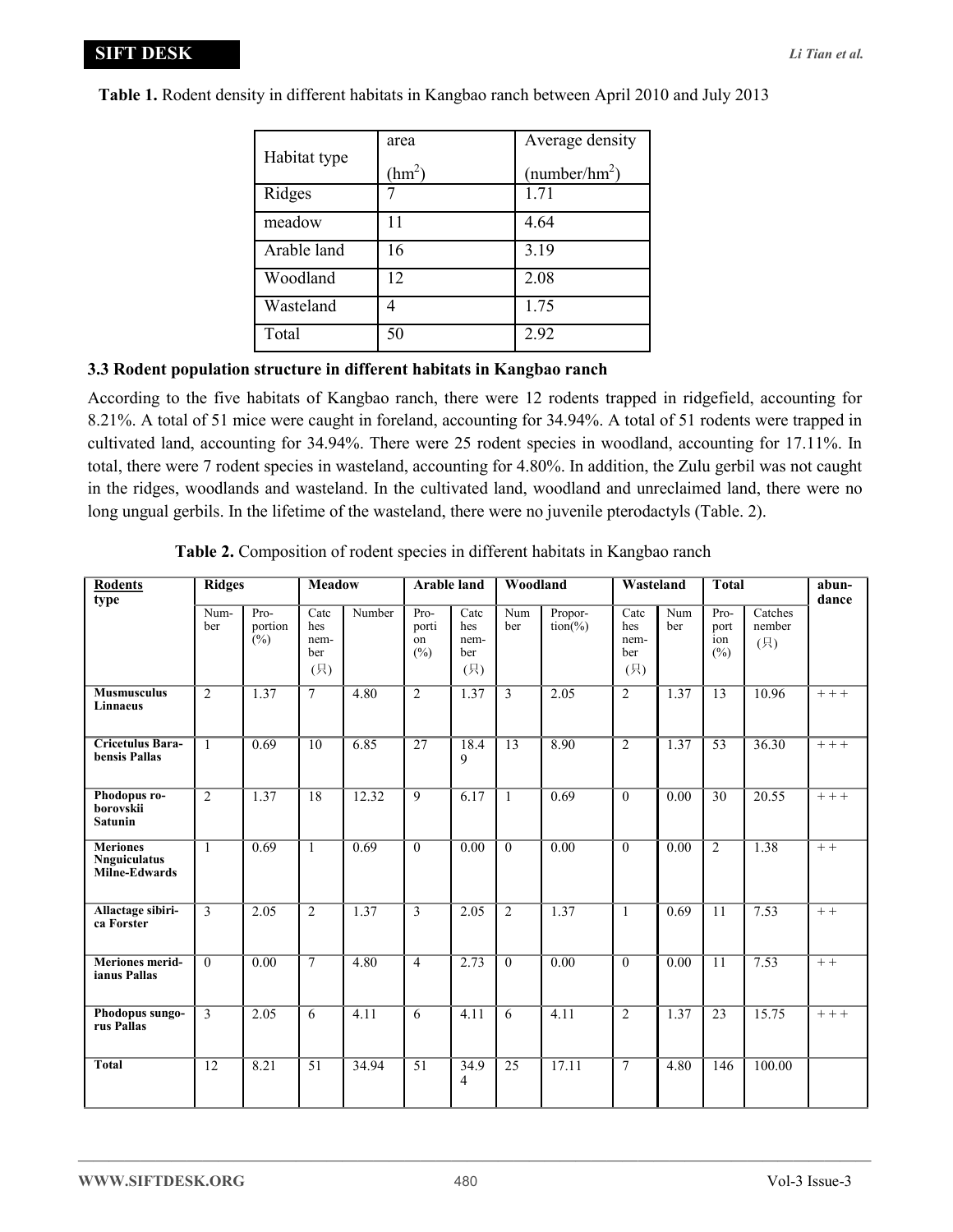# **3.3 Rodent population structure in different habitats in Kangbao ranch**

# **3.4 Diversity of rodent communities in different habitats in Kangbao ranch**

Table 3 shows that all indicators of the mouse community in woodland are in the middle position. The diversity index of Shannon Wiener (H), Pielou evenness index (E) and Menhinick richness index (D) of the rat community were all the highest, indicating that the difference of the rat community was the least, and the species richness and evenness were better. All the indexes of rodents in wasteland were the lowest, which indicated that the conservation ability of the wasteland to the diversity of rodents was low. To sum up, the rodent community is the most diverse and complex in the foreland. Farmland, woodland and ridge were reduced successively; The rodent community in wasteland has the lowest diversity and the simplest community structure.

| Habi-<br>tat type | Shannon-<br>diversity in-<br>$dex$ (H) | Pielou-<br>Evenness in-<br>$dex$ (E) | Simpson-<br>Dominance in-<br>$dex$ (C) | Menhinick-<br>Richness index<br>(D) |
|-------------------|----------------------------------------|--------------------------------------|----------------------------------------|-------------------------------------|
| Ridges            | 0.3456                                 | 0.1929                               | 0.0013                                 | 0.3595                              |
| meadow            | 0.9574                                 | 0.4920                               | 0.0264                                 | 0.3905                              |
| Arable land       | 0.8519                                 | 0.4755                               | 0.0410                                 | 0.3595                              |
| Woodland          | 0.5193                                 | 0.3227                               | 0.0103                                 | 0.3229                              |
| Wasteland         | 0.2107                                 | 0.1520                               | 0.0006                                 | 0.2782                              |

**Table 3.** diversity of rodent communities in different habitats in Kangbao ranch

# **DISCUSSION AND CONCLUTION**

From the above monitoring results, it can be seen that the habitat difference has a significant impact on the rodent community structure and the composition of rat species.For example, house mouse, black line hamster, little hairy foot mouse and black line hairy foot mouse are the dominant species in the pasture. Although they account for 83.56% of the total amount of trapping mice in the pasture, little hairy foot mouse is not caught in the wasteland, which can be judged as a rare mouse species in the wasteland.The long-clawed gerbil, five-toed dormouse and meridian gerbil are the common species in the pasture, accounting for 16.44% of the total trapping rodents in the pasture.Gerbils are also found only in ridges and grass beds.Study also found that striped hamsters, xiaomao foot rats, mice, the black wool foot mouse, meridian gerbils mainly inhabit semi-desert areas, dry grassland vegetation coverage and the brush between sand dunes, because grass land, cultivated land, forest land vegetation coverage is higher, more moisture and slope is appropriate, provides a good growth, which rodents habitat and breeding environment, and the ridge and desert vegetation scarce, surface exposed degree is higher, relative to the other three kinds of habitat conditions is bad, not suitable for survival rats and mice, and this also happens to coincide with the results of the survey.

The diversity of vegetation types in the whole pastoral area provides sufficient environmental conditions for the common survival of multiple rodents. Good vegetation coverage not only provides abundant food sources for rodents, but also provides natural shelter (Chen et al., 2016).In summer, the grassland and cultivated land of Kangbao ranch grow well. Abundant grass seeds meet the food needs of rats and mice.The forest habitat of Kangbao ranch is mainly dominated by trees, and the vegetation coverage on the ground is much lower than that of grass land and cultivated land.However, the vegetation coverage of ridges and wasteland was lower, and the rodents lacked natural shelter and food sources, so the harvest was minimal.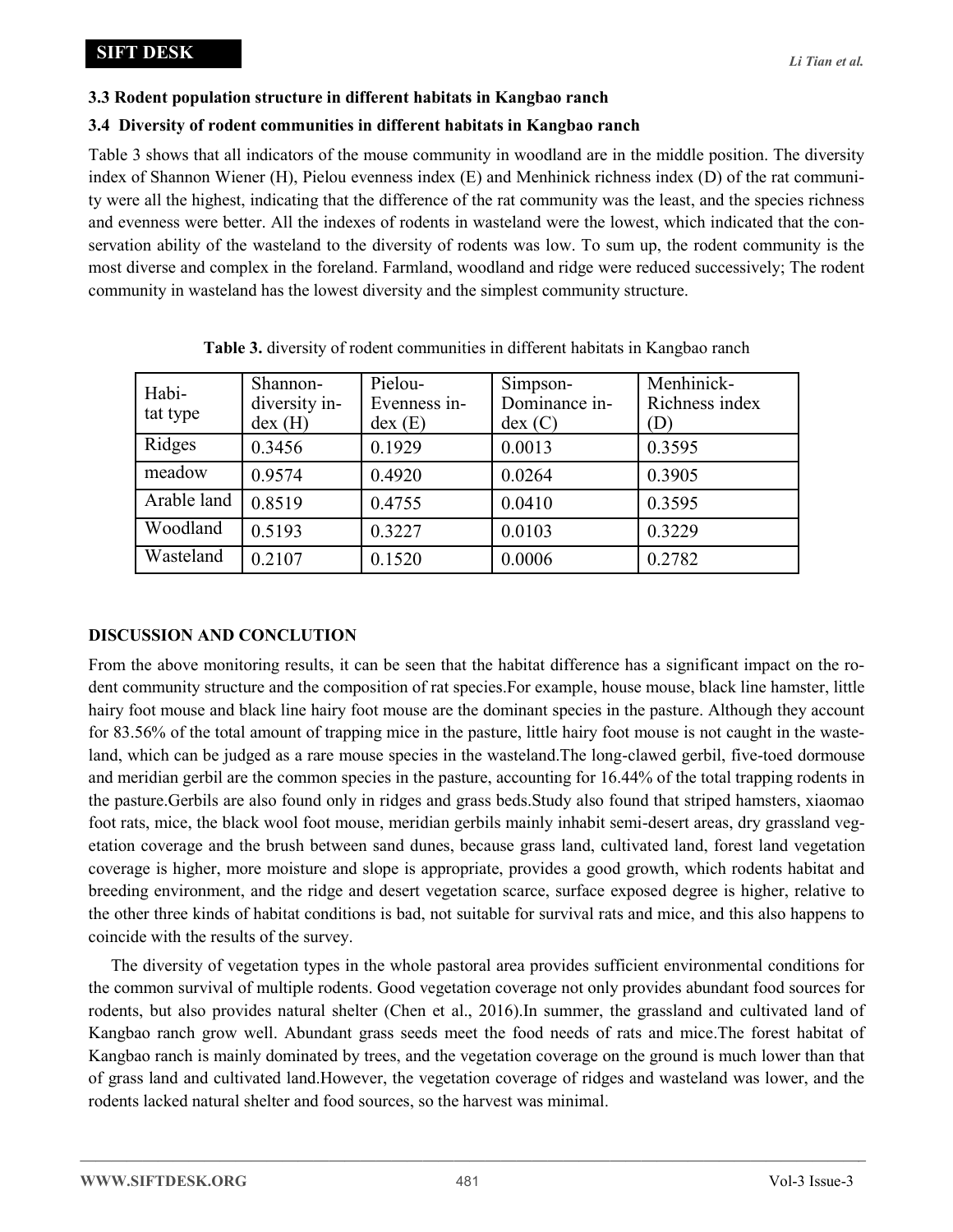Most rodent habitats are distributed in the wild, requiring a certain slope on the topography to facilitate nesting and withstand rain invasion (Zhang et al., 2008).For example, the black line hamster mainly lives in the dry environment with higher topography, and its caves are often built on the ridge, furrow and ridge above water surface, river surface or lake surface.These rodents inhabit a wide range of environments, especially in sandy soil.The habitats of Kangbao pasture ridge and grass bank have a certain slope, and the soil contains sand grains and less water. These habitats become a good habitat environment for rodents. Therefore, black line hamster activities cover all kinds of habitat such as grass bank and woodland.This is consistent with the results that the researchers caught more and more rodents in the habitats such as ridges, grassland, artificial grassland and forest belt.

Climatic factors have an important influence on rodent activities.For example, rodent reproduction shows obvious seasonal reproduction characteristics: spring and summer mass reproduction, into winter to stop breeding.Temperature is mainly reflected in the effect on the body temperature of mice, and also determines the strength of metabolism of mice.Spring and summer when the temperature is appropriate, a variety of rodents breeding and activities peak.Such as koho pasture advantage of striped hamsters and xiaomao foot mouse is suitable for the temperature in more than 12℃, the most suitable breeding temperature is about  $19^{\circ}C(Xu, 2013)$ , reduce the temperature difference is greater than 10℃ activities. In addition, precipitation in the atmosphere directly affects the growth of plants in the pastoral areas and indirectly restricts the activities of rodents.Summer rainstorms can also submerge rodents, destroying their nests and affecting their breeding and growth activities. Located in the central temperate continental monsoon climate zone, the spring temperature is rising fast, summer and autumn temperature is high, precipitation is less, dry climate conditions for rodents to provide a suitable habitat environment and breeding conditions.

From April to July, 2010 to 2013, a total of 146 rats of 7 species were collected from the monitoring of five habitats of Kangbao pasture ridges, grassland, cultivated land, woodland and wasteland, and identified as belonging to 7 species of 5 genera and 3 families, 1 order, 3 families. Among them, small house mouse, black line hamster, little hairy foot mouse and black line hairy foot mouse are the dominant mice species in Kangbao pasture. The long-clawed gerbil, five-toed dormouse and meridian gerbil are common species of gerbils.

The density of rodents in five habitats was as follows: > woodland > wasteland > ridge, which was lower than the average density of rodents in Kangbao pasture. There was no obvious dominant mouse species in the three habitats of ridge, woodland and wasteland. The little pterodactyl is the dominant mouse species in the turf. The black line hamster is the dominant mouse species in the cultivated land. In the five habitats, the foreland rodent community has the highest diversity and the most complex community structure. Farmland, woodland and ridge were reduced successively. The rodent community in wasteland has the lowest diversity and the simplest community structure.

#### **ACKNOWLEDGEMENTS**

**Funding**: This research was funded by the National Natural Science Foundation of China (No. 41601100), the Strategic Priority Research Program of the Chinese Academy of Sciences (No. XDA19040305, XDA19050501), and National Key Research and Development Program of China (No. 2017YFB0503005), the International Postdoctoral Exchange Fellowship Program 2015 by the Office of China Postdoctoral Council (the approval document number: No: 38 Document of OCPC, 2015).

#### **REFERENCES**

- [1] Wang G L. Integrated pest control technology in agricultural areas. Qinghai Agro-Technology Extension, 2005, (4):38-39.
- [2] Yang C h, Yang K, Zhang J P et al. Community Structure and Dynamics of Rodents After Great Earthquake in Qingchuan of China's Sichuan. Scientia Agricultura Sinica, 2013, 46(5):1070-1080.
- [3] Feng Z S, Gao S J. Sustainable Development of Agriculture and Sustainable Control of Crop Diseases. Modernizing Agriculture, 2013,(3):5-6.
- [4] Wang HS. Study on the population dynamics and reproducing characteristics of Rattus nitidus. Journal